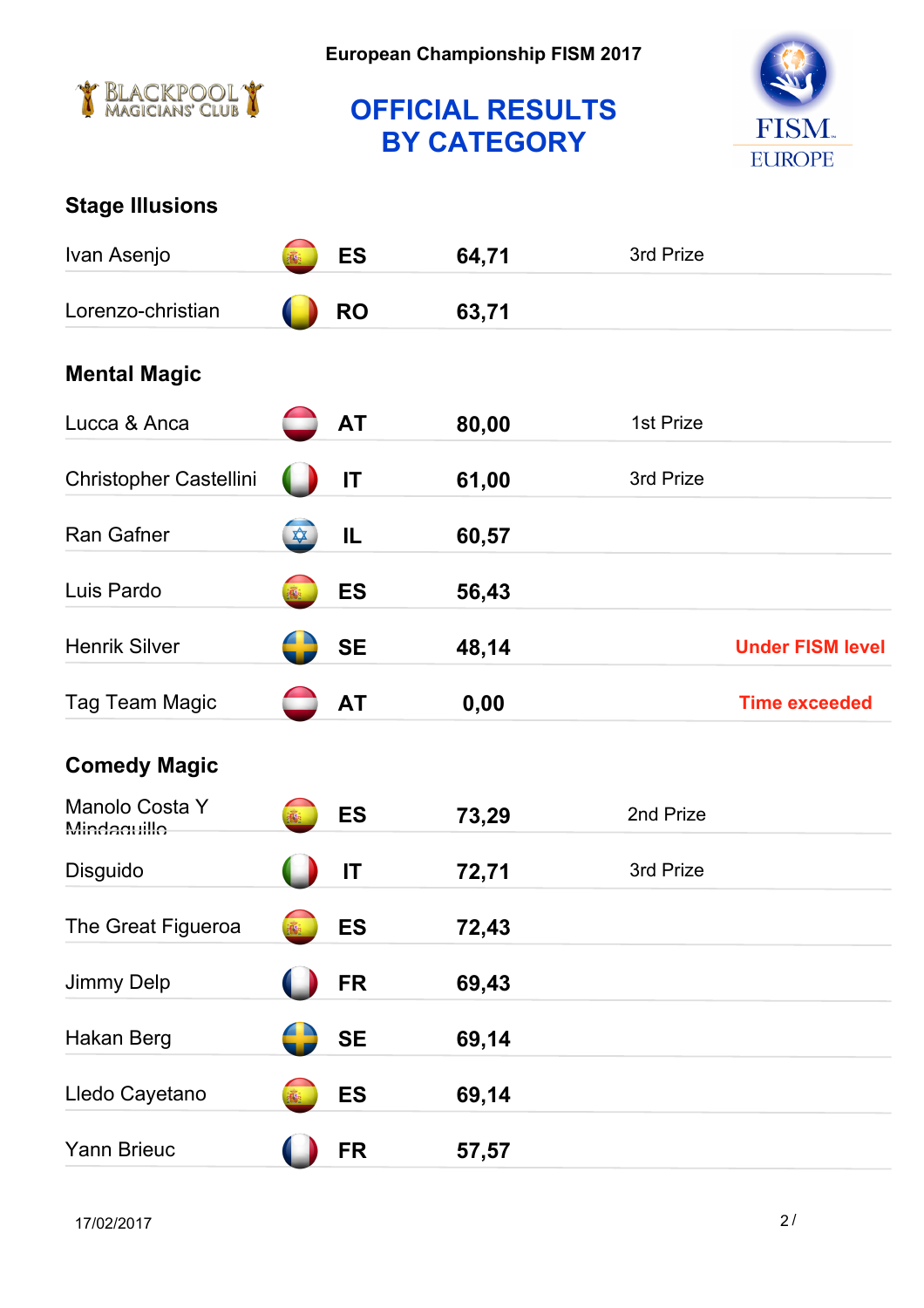

## **OFFICIAL RESULTS BY CATEGORY**



| <b>Walter Maffei</b>               | IT        | 57,43 |                                   |  |
|------------------------------------|-----------|-------|-----------------------------------|--|
| <b>Mark Raffles</b>                | <b>GB</b> | 56,71 |                                   |  |
| Karl & Cubo                        | EE        | 35,71 | <b>Under FISM level</b>           |  |
| <b>Cards Magic</b>                 |           |       |                                   |  |
| <b>Bill Cheung</b>                 | <b>AT</b> | 85,00 | 1st Prize and Grand Prix Close- p |  |
| Miguel Ajo                         | <b>ES</b> | 72,00 | 2nd Prize                         |  |
| Hugo Maximiliano                   | <b>ES</b> | 69,00 | 3rd Prize                         |  |
| Adrian Vega                        | <b>ES</b> | 69,00 | 3rd Prize                         |  |
| De Widt Lodewijk                   | <b>NL</b> | 68,60 |                                   |  |
| <b>Manuel Sanchez</b>              | <b>ES</b> | 57,80 |                                   |  |
| Erwan                              | <b>FR</b> | 55,60 |                                   |  |
| Vicente Vazquez                    | <b>PT</b> | 35,20 | <b>Under FISM level</b>           |  |
| <b>Micro Magic</b>                 |           |       |                                   |  |
| Hayashi                            | <b>GB</b> | 73,40 | 2nd Prize                         |  |
| <b>Marvelous Matthew</b><br>Wright | <b>GB</b> | 71,20 | 3rd Prize                         |  |
| <b>Edouard Boulanger</b>           | <b>FR</b> | 70,20 | Award                             |  |
| Luis Olmedo                        | <b>ES</b> | 69,00 |                                   |  |
| Michael Straelen                   | <b>NL</b> | 65,80 |                                   |  |